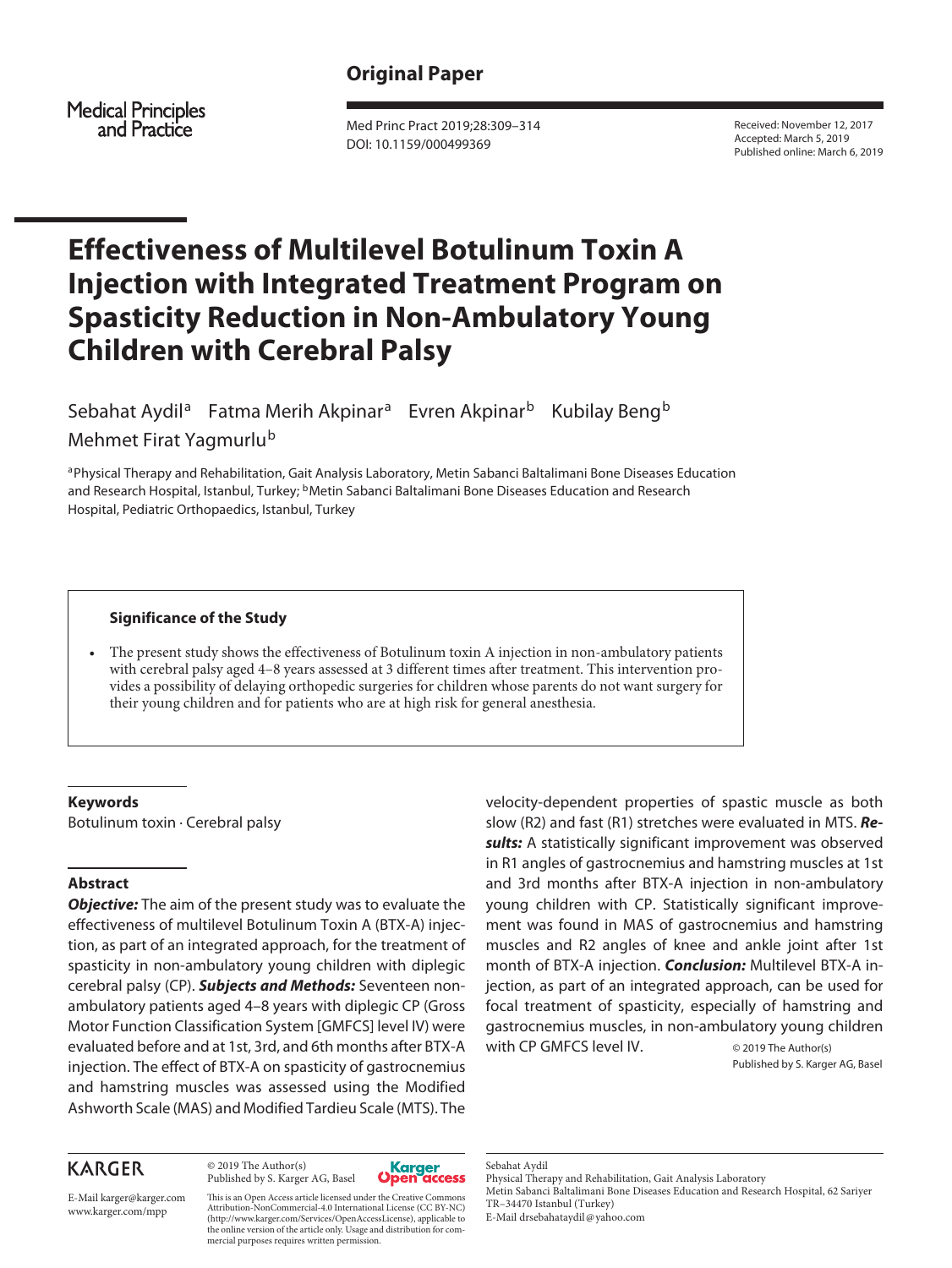#### **Introduction**

Cerebral palsy (CP) is a group of permanent disorders as a result of nonprogressive damage to the developing fetal or infant brain, which leads to the abnormal development of motor control and posture in children with CP [1]. Spasticity changes biomechanical properties of muscles and soft tissues around joints and may result in joint contractures, muscle shortening, pain, and functional limitations that negatively affect motor development in patients with CP [2].

Focal treatments are mainly represented by botulinum toxin A (BTX-A), which directly treats symptomatic muscles; when used at recommended doses, it avoids systemic side effects. The efficacy of BTX-A has been widely reported in the literature, particularly in the treatment of spasticity in ambulatory children with CP. The most common indication of BTX-A in ambulatory children with spastic CP is management of gait dysfunctions, such as equinus gait or toe-walking by reducing muscle tone of the lower limbs [3, 4]. Children with severe forms of CP are non-ambulatory (Gross Motor Function Classification System [GMFCS] levels IV and V), unable to sit independently, and require significant assistance for daily activities. These children frequently have musculoskeletal pain or discomfort associated with severe spasticity, muscle contractures, and joint subluxation [5]. Despite a generalized pattern of spasticity, BTX-A injections also can be used in non-ambulatory young children with CP GMFCS level IV to improve posture and positioning, to ease the use of orthoses and wheel chair, to facilitate personal care, and to enhance compliance to physical therapy [6].

To prevent the development of secondary problems like soft tissue contractures and skeletal deformities, a comprehensive and combined approach to treatment, including both pharmacological and rehabilitative interventions, is needed in these children. An integrated approach including orthotic management, casting and physiotherapy is of major importance for the maximum benefit of BTX-A injections. This approach might delay or decrease the need for surgical interventions especially in young children, while reserving single-event, multilevel surgery for fixed musculotendinous contractures and bony deformities in older children [7].

The aim of this study was to investigate the efficacy of multilevel injection of BTX-A in a single session in the treatment of spasticity in non-ambulatory young children with CP GMFCS level IV. We hypothesized that multilevel BTX-A injections with casting, orthoses, and

intensive physiotherapy would decrease spasticity and increase the range of motion (ROM) in the lower extremities in non-ambulatory young children with CP.

#### **Subjects and Methods**

#### *Subjects*

Non-ambulatory children with spastic CP who met the inclusion criteria were enrolled for this study. Inclusion criteria included spastic diplegia with no history of BTX-A treatment within 6 months, no intrathecal baclofen or oral medication usage, no orthopedic surgery or selective dorsal rhizotomy, aged between 4 and 8 years, spasticity in 2 or more lower extremity muscle groups that interferes with personal care and use of orthotic devices, and not able to walk independently. Exclusion criteria were as follows: fixed contractures of lower extremities, BTX-A injection within 6 months, intrathecal baclofen or oral medication usage during the postinjection period and follow-up visit, contraindication for BTX-A injections or general anesthesia, and not being able to follow-up for 6 months after the procedure. Seventeen non-ambulatory patients (6 girls, 11 boys) with spastic diplegic CP with GMFSC level IV were enrolled in this study. Their mean age at the time of the applications was 5 years (range 4–8 years).

#### *Procedures*

BTX-A injections were applied under mask anesthesia as part of the integrated treatment approach previously described by Molenaers et al. [7]. The muscles selected for treatment were injected at multiple sites with a maximum dose of 50 IU/muscle and maximum total dose 20 IU/kg. The dose of BTX-A for each muscle was based on the size of the muscles, degree of spasticity and patients' weight [8]. The injection sites were determined by palpation of muscle belly and needle placement was verified either by stretching the muscle or by moving the distal part of the joints through a specific ROM to observe motion of the needle placed in the target muscle [9]. The BTX-A was applied to gastrocnemius and hamstring muscles in all treated extremities. Other than these muscles, BTX-A was also applied to the psoas muscle in 20 extremities, to rectus femoris in 14 extremities, to soleus in 10 extremities, and to adductors in 20 extremities.

After BTX-A injections, stretching plaster casts were applied up to the proximal parts of the lower extremities with knee in extension and ankle joint in neutral position for 10 days. After removal of stretching casts, all patients had solid ankle foot orthoses and knee extension braces, and received routine physiotherapy consisting of passive stretching of flexor and adductor muscles and strengthening of extensor muscles, as part of the integrated approach. The patients received physiotherapy 3 times a week for 12 weeks, and each physiotherapy session lasted for about 60 min [7, 10–12].

#### *Clinical Measurement of Spasticity*

The patients were evaluated before and at 1st, 3rd, and 6th months after BTX-A injections. The spasticity of psoas muscle was assessed with the Thomas test and spasticity of rectus femoris was evaluated with the Duncan Ely test. The effect of BTX-A on spasticity of gastrocnemius and hamstrings was assessed by the Modified Ashworth Scale (MAS) and the Modified Tardieu Scale (MTS)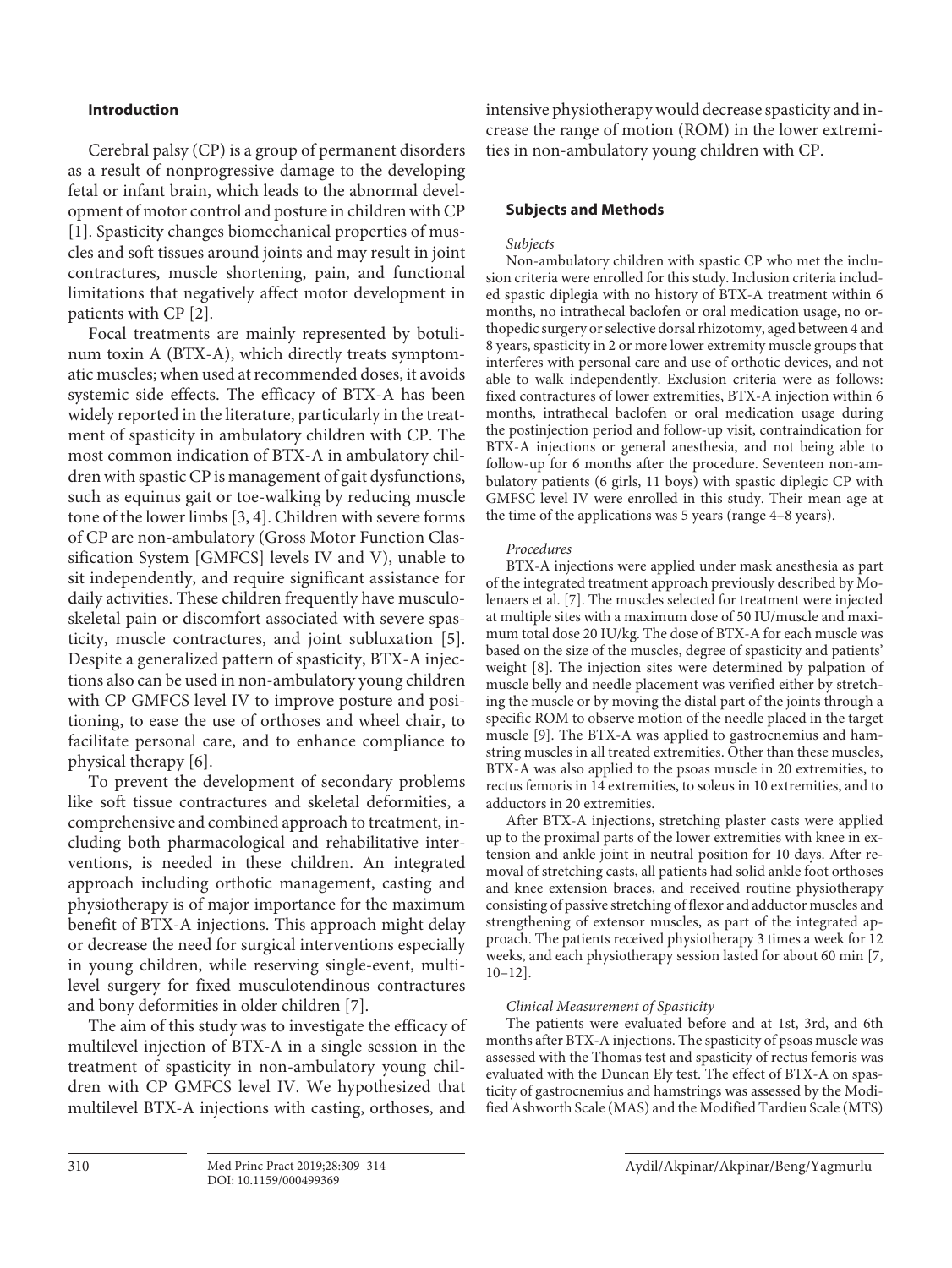| Parameters                                  | Pre BTX-A   | Post BTX-A<br>1st month | Post BTX-A<br>3rd month | Post BTX-A<br>6th month | $\mathcal{P}$ |
|---------------------------------------------|-------------|-------------------------|-------------------------|-------------------------|---------------|
| MAS <sup>a</sup> of gastrocnemius muscle    | $2(1-3)$    | $1(0-3)$                | $1(0-3)$                | $2(0-3)$                | $0.000*$      |
| R1 of $MTSb$ of ankle <sup>c</sup>          | $-14\pm 15$ | $-2\pm 13$              | $-6 \pm 13$             | $-10±14$                | $0.000**$     |
| R2 of $MTSb$ of ankle <sup>c</sup>          | $-1 \pm 15$ | $5 + 11$                | $4 + 11$                | 0±15                    | $0.006*$      |
| R2-R1 of $MTSb$ of ankle <sup>c</sup>       | $12 \pm 10$ | $8 + 5$                 | $10+6$                  | $10+7$                  | $0.16*$       |
| MAS <sup>a</sup> of hamstring muscles       | $2(1-3)$    | $1(0-2)$                | $1(0-3)$                | $2(0-3)$                | $0.000*$      |
| R1 of MTS <sup>b</sup> of popliteal angle   | $67+7$      | $55 \pm 11$             | $59 + 13$               | $63 \pm 12$             | $0.000**$     |
| $R2$ of MTS <sup>b</sup> of popliteal angle | $59 \pm 8$  | $53+9$                  | $54+9$                  | $58+9$                  | $0.002**$     |
| R2-R1 of $MTSb$ of popliteal angle          | $-8+7$      | $-2+7$                  | $-5+7$                  | $-5+5$                  | $0.002*$      |

**Table 1.** Changes in spasticity of gastrocnemius and hamstring muscles with MAS and MTS

 $* p =$  Friedman test.  $** p =$  ANOVA.  $*$  Median (min–max).  $^b$  Data are presented as mean  $\pm$  SD.  $^c$  Ankle MTS evaluation with knee extension.

[13]. The velocity-dependent properties of spastic muscle as both slow and fast stretches were evaluated in MTS [14]. Two levels of the ankle dorsiflexion and popliteal angles were measured after slow and fast stretches, referring to R2 and R1 angles respectively [15]. The relationship between the fast (R1) and slow (R2) angles was evaluated. The neutral position of the ankle joint was zero degrees, the values measured in ankle dorsiflexion were positive, while the values measured in ankle plantar flexion were negative.

The study was approved by the Institutional Review Board of our hospital. Parents of the study subjects provided written informed consent.

#### *Statistical Analysis*

Mean, median, maximum, minimum, and standard deviation values were used in descriptive statistics of the data. The data distribution was checked with the Kolmogorov-Simirnov test. To define the effects of BTX-A on spasticity of muscles; repeated measures analysis of variance (ANOVA) and least significant difference (LSD) were used for pairwise comparison of parametric data, and Friedman and Wilcoxon tests were used for pairwise comparison of non-parametric data. The significance level for ANO-VA and Friedman test was *p* < 0.05. Pairwise comparisons using LSD and Wilcoxon tests were subject to the Bonferroni correction, for these analyses the significance level was *p* < 0.008. SPSS statistical program (version 22.0; IBM, Armonk, NY, USA) was used for statistical analyses.

#### **Results**

There was a significant one grade of improvement in MAS of hamstring muscles after BTX-A injection at the 1st month and this effect on spasticity continued at the 3rd month of injection, but it was not statistically significant (Wilcoxon test, Bonferroni correction; pre-post BTX-A 1st month  $p = 0.000$ , pre-post BTX-A 3rd month  $p = 0.012$ , respectively). The spasticity of hamstrings increased at the 6th month of therapy and returned to baseline value (Wilcoxon test, Bonferroni correction; pre-post BTX-A 6th month  $p = 0.253$ ). Statistically significant improvement was found in the R1, R2, and R2-R1 angles of knee joint after BTX-A injection (ANOVA test  $p = 0.000$ ,  $p = 0.002$ ,  $p = 0.002$ , respectively). The LSD test revealed that the mean R2 angle of knee joint significantly decreased at 1st month and this improvement continued at the 3rd month of injection, but it was not statistically significant after Bonferroni correction (pre-post BTX-A 1st month,  $p =$ 0.002, post-BTX-A 1st-post BTX-A 3rd month, *p* = 0.028). At the end of the 6th month, when compared with baseline values, the recoveries in mean R2 angle of knee joint were lost (pre-post BTX-A 6th month,  $p = 0.499$ ). The mean R1 angle of knee joint significantly decreased after therapy (ANOVA test  $p = 0.000$ ). The LSD test revealed that there was statistically significant improvement in the mean R1 angle of knee joint at 1st and 3rd months of therapy (pre-post BTX-A 1st month  $p = 0.000$ , pre-post BTX-A 3rd month  $p = 0.000$ ). Although this improvement in mean R1 angle continued at the 6th month and did not return to baseline, it was not significant after Bonferroni correction (pre-post BTX-A 6th month  $p = 0.04$ ). There was a significant change in mean R2-R1 angle of knee joint after BTX-A injection (Friedman test  $p = 0.002$ ). Post hoc analysis revealed that a statistically significant decrease was found in the mean R2-R1 angle at the 1st month of therapy; although this effect deteriorated at the 3rd month, it did not return to baseline at the end of the 6th month (Wilcoxon test, Bonferroni correction; pre-post BTX-A 1st month  $p = 0.001$  pre-post BTX-A 3rd month  $p = 0.066$ pre-post BTX-A 6th month  $p = 0.066$ ; Table 1).

A statistically significant one grade improvement in MAS of the gastrocnemius muscle was observed at 1st month after therapy, and this effect on spasticity contin-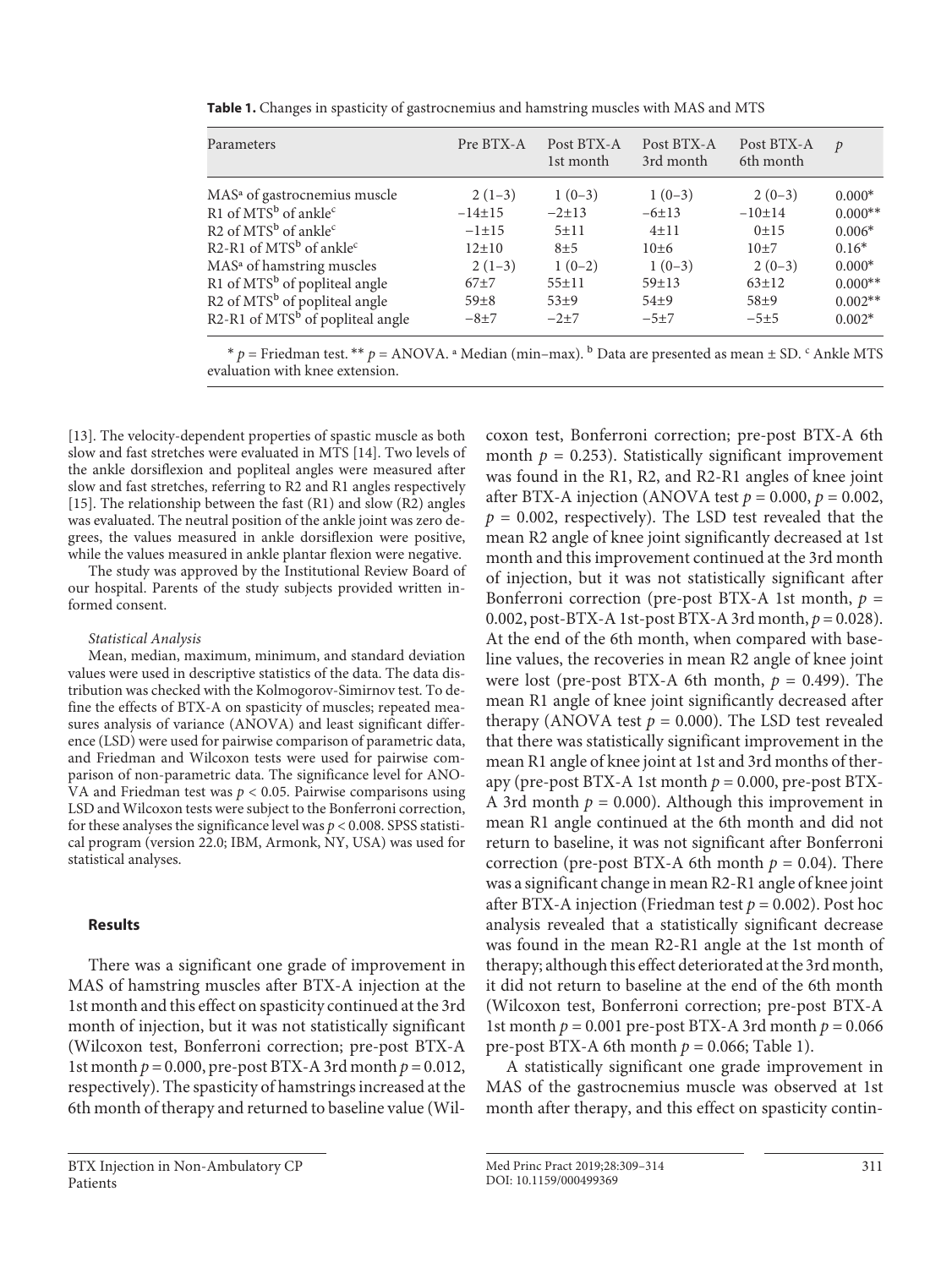|                                  | Extremities.<br>$\boldsymbol{n}$ | Mean $\pm$ SD | Median | Range     | p value |
|----------------------------------|----------------------------------|---------------|--------|-----------|---------|
| Thomas test <sup>a</sup>         | 20                               |               |        |           | $0.01*$ |
| Before BTX-A injection           |                                  | $15+7$        | 15     | $0 - 25$  |         |
| After 1st month of the injection |                                  | $13+9$        | 15     | $0 - 30$  |         |
| After 3rd month of the injection |                                  | $18 + 11$     | 20     | $0 - 35$  |         |
| After 6th month of the injection |                                  | $17+11$       | 20     | $0 - 35$  |         |
| Hip abduction degrees            | 20                               |               |        |           | $0.28*$ |
| Before BTX-A injection           |                                  | $47\pm8$      | 50     | $20 - 60$ |         |
| After 1st month of the injection |                                  | 49±7          | 50     | $35 - 65$ |         |
| After 3rd month of the injection |                                  | $49 \pm 10$   | 50     | $25 - 70$ |         |
| After 6th month of the injection |                                  | $48 + 10$     | 50     | $25 - 65$ |         |

**Table 2.** Clinical examination data

**Table 3.** Rectus femoris spasticity

|                                  | Extremi- Mean Range p value<br>ties, $n$ |          |         |            |
|----------------------------------|------------------------------------------|----------|---------|------------|
|                                  | 14                                       |          |         | $(0.17^*)$ |
| Before BTX-A injection           |                                          |          | $0 - 3$ |            |
| After 1st month of the injection |                                          | $\theta$ | $0 - 3$ |            |
| After 3rd month of the injection |                                          | $\Omega$ | $0 - 3$ |            |
| After 6th month of the injection |                                          |          | $0 - 3$ |            |

\* *p* = Friedman test.

ued at the 3rd month of BTX-A injection (Wilcoxon test, Bonferroni correction; pre-post BTX-A 1st month  $p =$ 0.000, pre-post BTX-A 3rd month  $p = 0.008$ ), but deteriorated at the 6th month of therapy (pre-post BTX-A 6th month  $p = 0.643$ ). The mean of R1 angle of the ankle joint with knee extension significantly improved at the 1st month of BTX-A injection and this improvement continued at the 3rd month of therapy (LSD test) (pre-post BTX-A 1st month  $p = 0.000$ , pre-post BTX-A 3rd month  $p = 0.000$ , and recoveries were lost when compared with baseline at the 6th month (pre-post BTX-A 6th month,  $p = 0.064$ ). Statistically significant improvement was found in the mean R2 angle of ankle joint with knee extension after therapy (Friedman test,  $p = 0.006$ ). Post hoc analysis test revealed that there was a significant improvement in the mean R2 angle of the ankle at the 1st month, and this effect continued until the 3rd month of therapy, but it was not statistically significant (Wilcoxon test, Bonferroni correction; pre-post BTX-A 1st month  $p = 0.003$ pre-post BTX-A 3rd month  $p = 0.016$ ). At the end of the 6th month, the effect of BTX-A on the R2 angle of ankle joint was lost (pre-post BTX-A 6st month  $p = 0.707$ ). There was no significant difference in the mean R2-R1 angle of MTS of the ankle joint with knee extension after BTX-A injection (Friedman test  $p = 0.167$ ).

When the effect of BTX-A on the spasticity of hip flexors of 20 extremities was evaluated with the Thomas test, statistically significant changes were found (Friedman test *p* = 0.021). The Wilcoxon signed ranks test revealed that there were improvements in the Thomas test values at the 1st month of therapy when compared to baseline, but it was not statistically significant (pre-post BTX-A 1st month  $p =$ 0.318). After that, the Thomas test values deteriorated significantly at the 3rd and 6th months compared to values at the 1st month of therapy (Wilcoxon signed ranks test, Bonferroni correction; post BTX-A 1st-post BTX-A 3rd month  $p = 0.003$ , post BTX-A 3rd – post BTX-A 6th month  $p =$ 0.495). There was no significant change in measurement of hip abduction in patients (20 extremities) who had BTX-A injection to hip adductors (Friedman test  $p = 0.336$ ; Table 2). There was no significant change in terms of rectus femoris spasticity (Friedman test  $p = 0.167$ ; Table 3).

#### **Discussion**

The present study showed that there was a statistically significant improvement on mean R1 angles of gastrocnemius and hamstring muscles at 1st and 3rd months after BTX-A injection in non-ambulatory young children with CP GMFCS level IV. Statistically significant improvement was found in the MAS, R1, and R2 angles of the knee and ankle joints after the 1st month of BTX-A injection.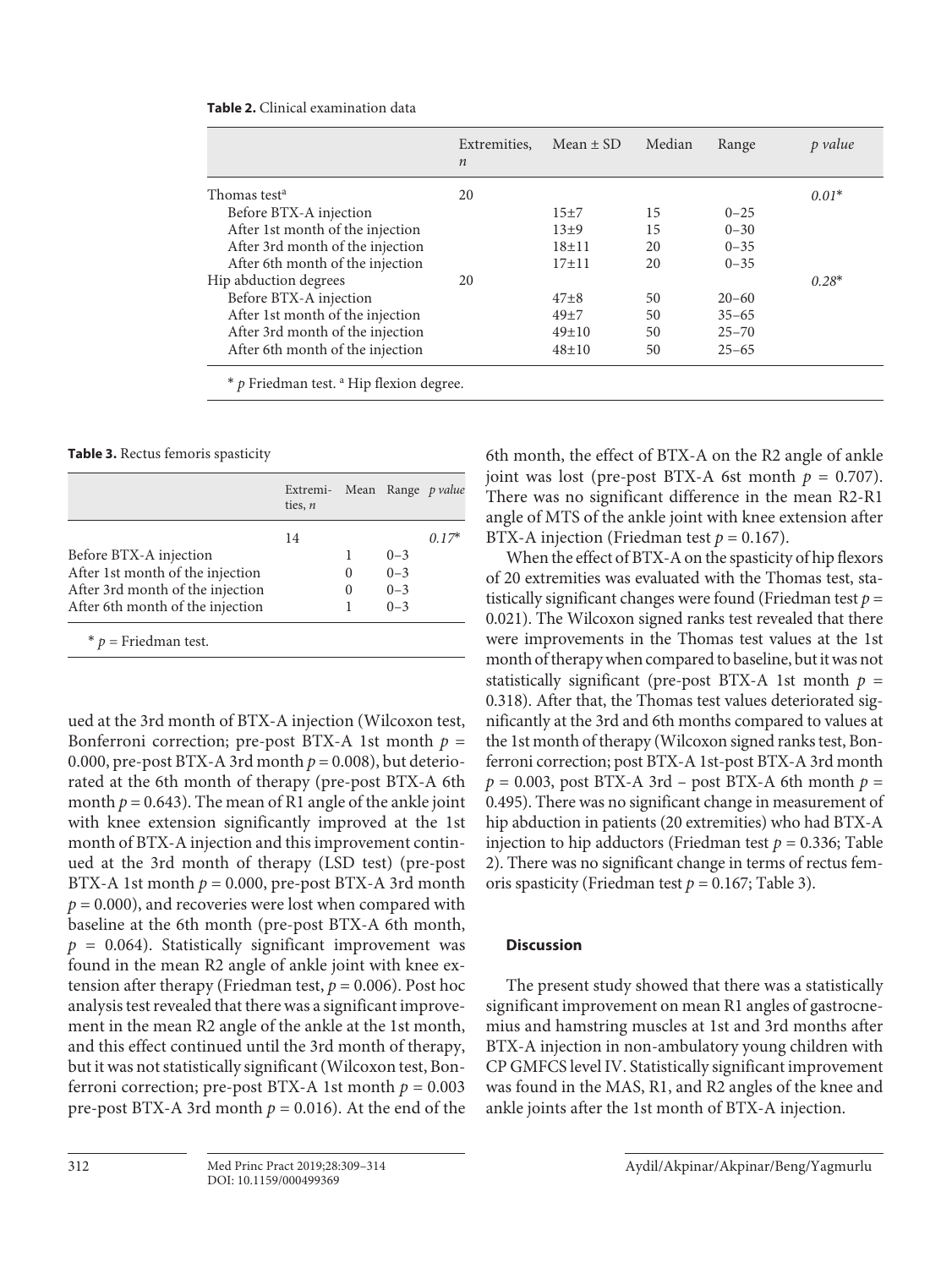Despite a generalized pattern and severity of spasticity, BTX-A injections can be used in non-ambulatory young children with CP GMFCS level IV to improve posture and positioning, to ease the use of orthoses and wheel chair, to facilitate personal care and to enhance compliance to physical therapy [6]. Early treatment of spasticity might decrease the need for orthopedic surgeries especially in young children, while reserving single-event, multi-level surgery for fixed musculotendinous contractures and bony deformities in older children [7, 9]. The present study reveals that multilevel BTX-A injection is effective in the treatment of spasticity in non-ambulatory young children with CP GMFCS level IV, and might help delay the need for orthopedic surgeries.

The relationship between the R1 and R2 angles estimates the relative contributions of spasticity compared to contracture. Slow velocity examination of R2 through passive joint ROM indicates that muscle length was controlled by neural and non-neural components [13]. Boyd et al. [16] found a larger value of R2-R1, and indicates the more dynamic component, which is more likely to respond to BTX-A injection. Lin et al. [17] found that R2 and R2-R1 angles of the gastrocnemius muscles improved significantly after the 1st month of BTX-A injection. In the present study, the assessment of R2 and R2-R1 angles of hamstrings statistically significant improvement at the 1st month after BTX-A injection. Significant improvement was noted on mean R1 angles of gastrocnemius and hamstrings muscles at the 1st and 3rd months after BTX-A injection. It means that the neural component of spasticity improved at the 1st month and this effect continued at the 3rd month of therapy. The improvement on mean R1 angles of gastrocnemius and hamstring muscle was lost after the 6th month.

MAS is the most common clinical scale used to assess spasticity. Despite its widespread clinical use, the reliability of this scale has been questioned in some studies [18]. MTS is another clinical scale used to assess spasticity; it is not as common as MAS but has been proposed as a more effective method in assessing spasticity [18, 19]. In the present study, based on MTS measurements, spasticity of the gastrocnemius and hamstrings muscles showed significant improvement at the 1st month and this effect continued at 3 months after the BTX-A injection.

Another aspect of the present study is that patients in this study were aged 4–8 years. Previous studies suggest that superior treatment outcomes were obtained with a treatment at earlier ages. Linder et al. [20] reported that higher functional outcomes were seen for younger (age <5 years) and moderately impaired children with GMFCS III level. Boyd et al. [21] emphasized that BTX-A treatment should be done within the age range of 1–5 years in order to gain optimal outcomes. In the present study, significant improvement was seen in the spasticity of hamstring and gastrocnemius muscles in non-ambulatory children with CP GMFCS level IV even they are in the age range of 4–8 years. We believe that this is important for parents who do not want surgery for their children at earlier ages, and also for families whose children are at high risk for general anesthesia. Additionally, BTX-A treatment might increase compliance to physical therapy and ease the use of orthoses in these patients and it can satisfy the expectations of their parents.

The BTX-A injection of hip adductors is used in more severely involved children with GMFCS level IV-V to improve positioning, to ease personal care or to prevent progressive hip displacement [22, 23]. Mall et al. [24] stated that there was significant improvement in the spasticity of the adductor muscles in children (mean age 6 years) with CP GMFCS level I-V at 1st month, and that this improvement continued until the 3rd month after BTX-A injection. Although there was no significant improvement in the spasticity of hip adductors in our study, BTX-A injection was applied to hip adductors only in 20 extremities and not to all extremities.

Scholtes et al. [25] evaluated the effect of multilevel BTX-A injections on gait pattern and spasticity as part of an integrated therapy in 46 children with spastic CP. They found that there was a significant improvement in the spasticity of hamstrings, soleus, and gastrocnemius muscles after 6 weeks of injections, which was maintained at 12 weeks but not at 24 weeks after treatment. While the patients were ambulatory with GMFCS level I–III in their study, the patients who were non-ambulatory with GMFCS level IV showed significant improvement on spasticity in the present study. We believe that these findings are important to demonstrate the effectiveness of the BTX-A injection in non-ambulatory young children with CP GMFCS level IV.

All patients in our study received the integrated therapy, which consisted of casting, orthoses and intensive physiotherapy after BTX-A injection. Therefore, our findings of improvement in the spasticity of hamstring and gastrocnemius muscles are compatible with the results of previous studies. The total effect, rather than the contribution of each individual component, of the integrated treatment program was evaluated in this study. Therefore, we do not know how much of the effect is specifically attributable to the multilevel BTX-A injections alone. This is one of the limitations of the present study. Other limitations include the fact that the improvement on personal care, dressing, and positioning was not as-